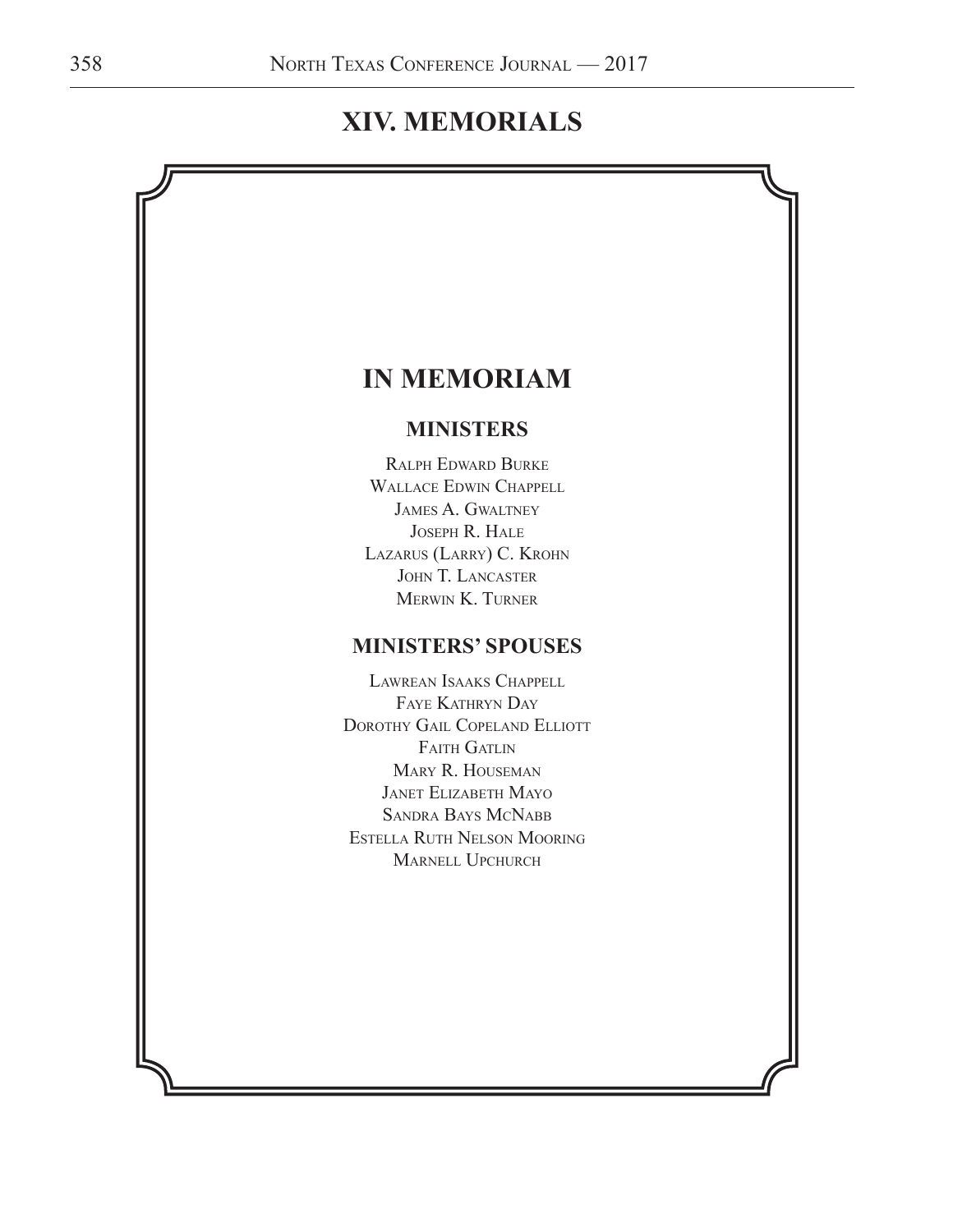#### **Ralph Edward Burke**



Rev. Ralph Edward Burke, age 95, passed away August 21, 2016 in Dallas, Texas.

Rev. Burke was born July 12, 1921 in DeAnn, Arkansas to Jesse Calvin and Annie Lowe Burke. Growing up, he worked on the family farm and cotton gin until after high school when he joined the army in 1942. While on furlough in Oklahoma, he married Marjorie Malone on February 20, 1943 and they were married for over 61 years. His 511 days in combat included several battles in North Africa, Sicily and Italy. In 1945 he received an Honorable discharge and returned home.

Rev. Burke attended Southern Methodist University earning a Bachelor's degree and later a Master's degree from Perkins School of Theology. While in seminary, Rev. Burke was secondary classroom teacher in the Dallas Independent School District (DISD). He

became a Curriculum Specialist and Administrator for the district, retiring from the DISD in 1983 after 27 years. He served several congregations in the North Texas Conference including almost 20 years at First UMC Rowlett. Rev. Burke served on the Board of Ordained Ministry, Conference Insurance Commission and the Board of Church Extension.

In the later years of Rev. Burke's ministry at First UMC Plano, he and his wife Marjorie founded the Friendship Sunday School class which bears their names and is still an active class. First UMC named Rev. Burke Pastor Emeritus in 2007.

Rev. Burke maintained a long time membership and rank of Colonel in the Confederate Air Force, now known as the Commemorative Air Force. This group works to preserve historic aircraft for the education and employment of present and future generations. In 2014, he was selected for the Honor Flight DFW where he, along with other World War II veterans, was given an all-expense paid trip to tour the various war memorials in Washington, D.C.

#### **Wallace Edwin Chappell**



Rev. Wallace Edwin Chappell, age 96, passed away September 25, 2016, in Dallas, Texas.

Rev. Chappell was born March 17, 1920 in Dallas, Texas to Frank and Pearl Chappell and grew up in Highland Park. He earned a chemical engineering degree from Rice University and during World War II worked for a year at a Union Carbide chemical plant that supported the war effort. He felt his calling to the ministry while reading Lloyd C. Douglas' novel *The Robe*.

In 1945, Rev. Chappell moved to Dallas to attend Perkins School of Theology at Southern Methodist University. He served several churches in the North Texas Conference before being named to the General Board of Education in Nashville. In 1958, Rev. Chappell returned to the Dallas area where he served churches in North Texas and Central Texas

as well as supervising campus ministries in Texas for several years. He finished his appointive ministry at Cochran Chapel UMC.

Rev. Chappell did community relations for Lomas & Nettleton Financial Corp. prior to returning to ministry in retirement at First UMC Dallas. He had a book signing two weeks prior to his death. Rev. Chappell was married to Mary Frances Stell for 63 years before her death in 2010. In 2013, he married Lawrean Isaaks, his sweetheart from his days at Rice.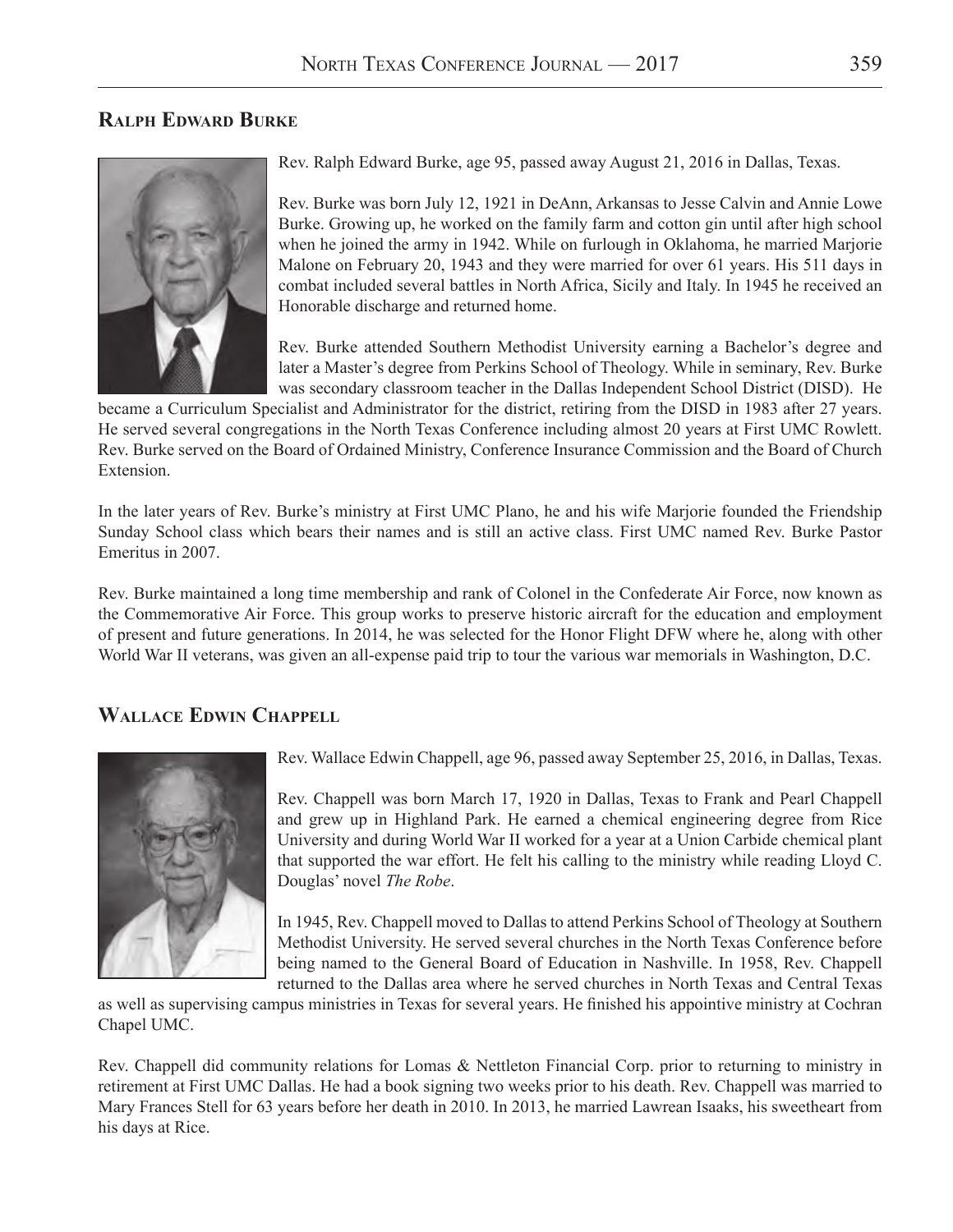#### **James A. Gwaltney**



Dr. James A. Gwaltney passed away at his home in Houston, Texas on Saturday, November 5, 2016, at the age of 80 from complications of Parkinson's disease.

Dr. James A. Gwaltney, known to friends as Jim, and family as Jimmy, was born in Memphis, TN September 20, 1936 to Imogene and Clifford Gwaltney, the oldest of four boys. The family moved to McKenzie, TN when Jim was very young, and developed deep roots there, raising their boys, serving as community leaders, and active in meeting the needs of the people in their town. It was Jim's experiences growing up in the small town of McKenzie that helped to shape his values and led to his eventual call into the ministry.

After graduating from Lambuth College in 1957, Jim moved to Dallas and enrolled in Perkins School of Theology at Southern Methodist University, where he earned his Master's degree in Theology and later his Doctorate in Ministry. Additional degrees followed, including a Master's in Counseling and a Doctorate in Psychology. With two master's degrees, two doctorates, and post-doctoral work at the Jungian Institute in Zurich, Switzerland, Dr. Gwaltney's life was spent as a Minister, Teacher, Business Consultant, Psychologist, and Author.

During his service as a pastor in the United Methodist Church, Jim moved to Richardson, TX, organized and founded Westshore Methodist church. They began services in the back of an old theater, later moved to a small one room wooden church, and eventually broke ground and built the building that remains today. Jim and his family served Westshore for 10 years, during which time the church grew to over 1000 members, and was an active and vibrant part of the, then, small Richardson, TX community.

An opportunity to return to academia led Jim back to Perkins School of Theology at SMU where he served in teaching and administrative positions in the schools of Business and Theology. In partnership with Claus Rohlfs, Jim designed and pioneered the implementation of an Intern program for theology students, which represented a major innovation at the school. Although he eventually transitioned to work in business settings, Jim never lost his first calling as a minister, and his approach as a counselor and a business coach was heavily influenced by his natural gift as a minister to others.

In 1993, Dr. Gwaltney was married to Alice Pierce Gwaltney who survives him.

In 1980, Dr. Gwaltney founded Mentor Management, Inc., a training and consulting firm with offices in Houston and Dallas, and clients throughout the United States. What had previously only been available in seminar form to his clients, Dr. Gwaltney made available to all when he published *Interpersonal Technology: The Art and Science of Personal and Professional Effectiveness* in 2011, a foundation course for social-emotional awareness. Dr. Gwaltney spent his life devoted to sharing what he saw as crucial knowledge in our ability to make positive relationship connections. Up until the day before his death, Jim continued to teach, and to expand on his ideas in an effort to help advance the leadership qualities and social- emotional intelligence of anyone he came in contact with!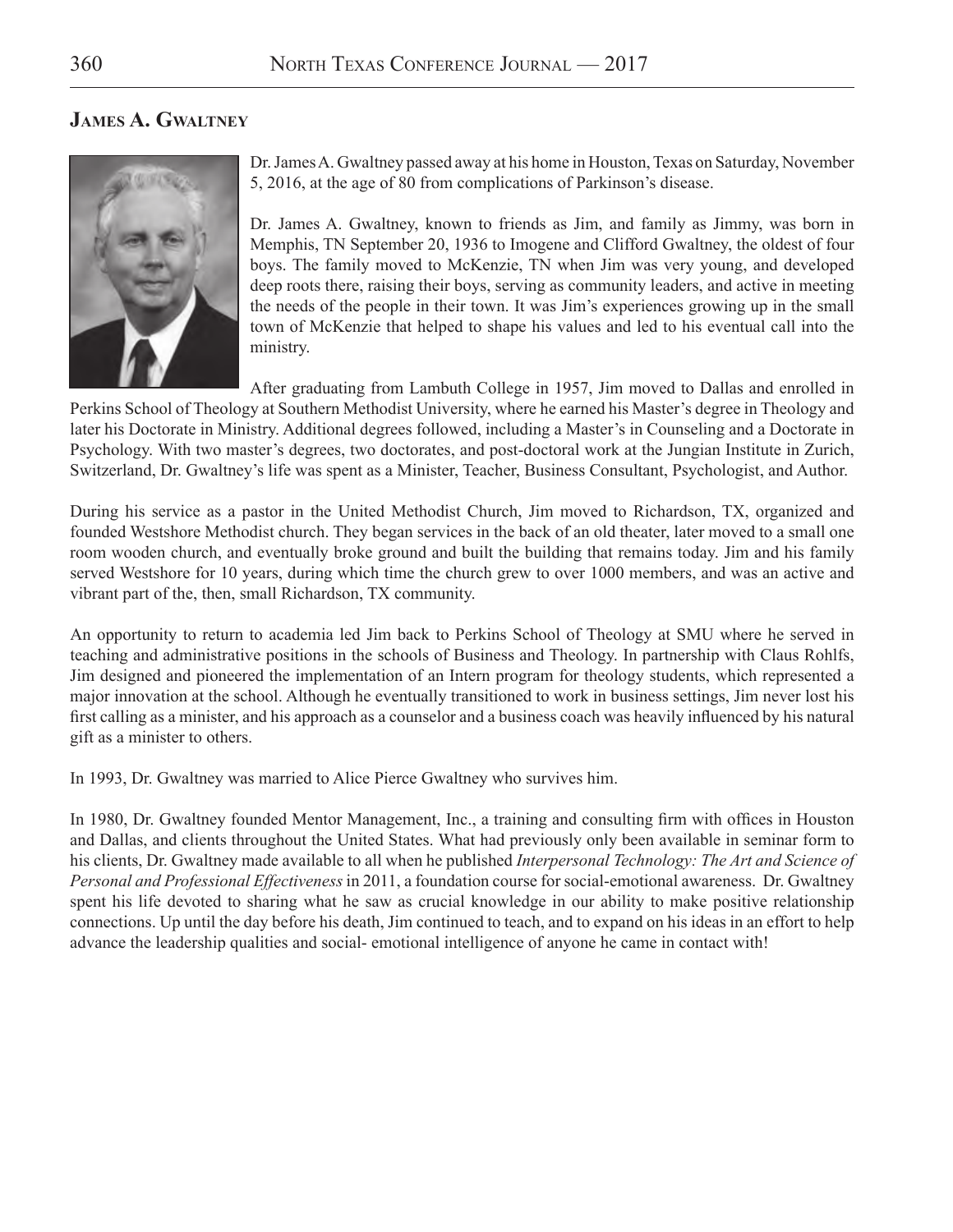#### **Joseph R. Hale**



Rev. Dr. Joseph R. Hale passed away November 14, 2016, at Silver Bluff Village near Canton, North Carolina at the age of 81.

Rev. Dr. Hale was a native of Camden, Arkansas the son of the late Alfred Hale and Bess Akin Hale. At the age of 16, he was inspired by the preaching of Billy Graham, whereby the faith of his childhood was deepened with evangelical fervor. Later in life, he and Graham became personal friends and were mutually supportive in their evangelical endeavors. Dr. Hale's early passion for proclaiming the Gospel was born, and he started preaching in small Methodist churches and camp meetings in south Arkansas. He combined his intriguing gifts in magic with his enthusiasm for preaching as he took his magic show to thousands of fellow youth at the beach upon spring breaks during his student years at Asbury College in Wilmore, Kentucky.

Upon graduation from Asbury in 1957, Dr. Hale matriculated at Perkins School of Theology, Southern Methodist University in Dallas, Texas. Upon his graduation from seminary in 1960, he was recognized for his innate skills and intense passion for evangelism and was, consequently, appointed by his bishop to serve on the staff of the General Board of Evangelism, working under the guidance of the legendary Harry Denman.

 In 1964, he married Mary Richey of Paris, Texas, with whom he shared a life in ministries of Christian education and evangelism for the rest of his life and an exemplary marriage of 52 years.

In 1968, Joe was elevated to the position of Director of Ecumenical Evangelism for the Board of Evangelism, headquartered in Nashville, Tennessee. He led the planning for a World Conference on Evangelism in Jerusalem held in 1974, attended by over 2,500 persons from around the world. Joe interacted with many Palestinian Christians, resulting in his life-long sensitivity to the plight of those that suffered injustices and oppression in their native land. Joe's careful planning of this global conference did not go unnoticed. Thus, at the gathering of the World Methodist Council in 1976, meeting in Dublin, Ireland, Joe R. Hale was elevated to the position of General Secretary of the Council and held that position until his retirement in September of 2001. Dr. Hale presided with distinction over five great conferences of the World Methodist Council, held in the following locations: Honolulu, Hawaii (1981); Singapore (1986); Nairobi, Kenya (1991); Rio de Janeiro, Brazil (1996); and Brighton, England (2001).

As General Secretary of the Council, Joe worked ardently in preserving the distinguished heritage of the Methodist movement. The World Methodist Museum at Lake Junaluska received and preserved priceless treasures during his tenure. When Dr. Hale learned about the deplorable state of "the Mother Church of Methodism" in London, he launched a global campaign to "Save Wesley's Chapel." This historic building had already been condemned and closed with plans for demolishment. Joe, consequently, led the global effort to raise one million dollars donated from Wesleyan denominations to be matched by equal funds from British Methodists. When Joe attended the reopening of the Chapel in 1978, he was joined by Queen Elizabeth and Prince Philip. Ten years later, Dr. Hale played a key role in planning the commemoration of the 250<sup>th</sup> Anniversary of John Wesley's heart-warming experience at Aldersgate. This significant occasion of worship at St. Paul's Cathedral in London was attended by the royal family and televised in many portions of the world.

He received the World Methodist Peace Award in 2001 recognizing his courageous work for peace with justice in helping end the apartheid system in South Africa, achieving reconciliation amidst disunity in Fiji, and providing a passionate voice of hope and non-violence amidst the struggles of Palestinians in the Middle East. Among other honors, in 2002, Perkins School of Theology presented Dr. Hale with the Distinguished Service Alumnus Award. The Foundation for Evangelism named Joe the Distinguished Evangelist of the United Methodist Church for 2001.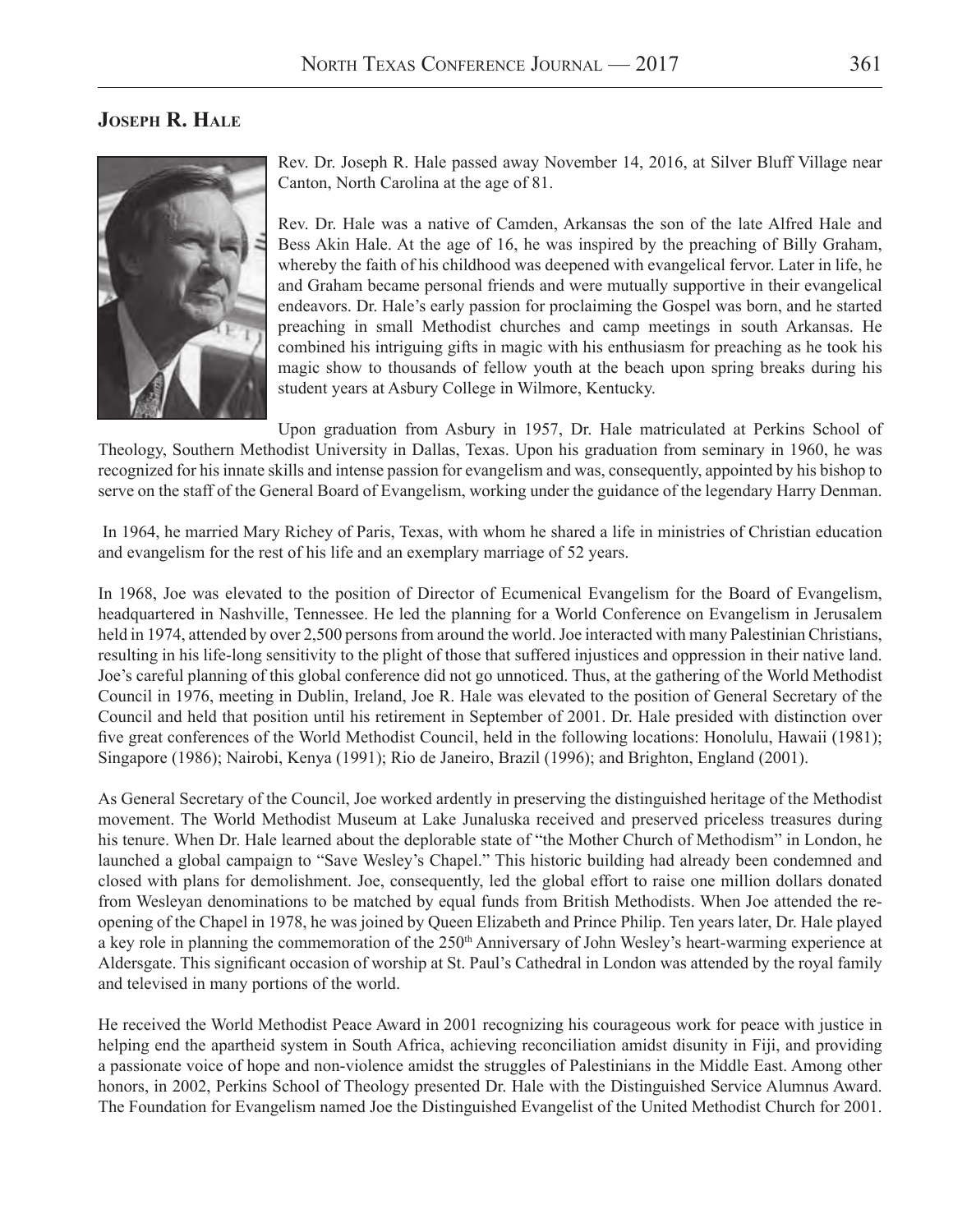#### **Lazarus C. Krohn**



Rev. Lazarus (Larry) C. Krohn passed away June 20, 2017, in Athens, Texas at the age of 80.

Rev. Krohn was born in Mississippi on October 2, 1936 to Earl and Mamie Krohn. He received his bachelor's degree from the University of Houston. He also attended East Texas State University and received his Masters of Divinity from Southern Methodist University.

At a very young age, Rev. Krohn was planning to follow Christ. At age 10, he delivered his first sermon. He later laughingly said he covered Genesis through Revelation in ten minutes. Rev. Krohn served as pastor in Dallas, Quinlan, Lancaster, Brushy Creek and Mt. Vernon churches. His greatest joy was in serving Christ through preaching.

Survivors include his wife, Mary Jo, his son Wesley and wife Jane, grandchildren; Max, Jake and Katie, his extended family of children; John and Jim as well as five children and other great-grandchildren.

#### **John T. Lancaster**



Rev. John Thomas Lancaster passed away April 6, 2017, at the age of 93 in Garland, Texas.

Rev. Lancaster was born February 19, 1924 in Nashville, TN. He attended Vanderbilt University, and left to join the Army Air Corp, 27th Troop Carrier Squadron, where he served as a transport pilot in the China-Burma-India Theater. After returning from World War II, he graduated from Purdue University with a bachelor's degree in aeronautical engineering.

He moved to Dallas with his wife, Mary Jean "Em Jay" Bollinger Lancaster, to whom he was married for 51 years. While in Dallas, he worked for Chance Vaught and Temco Aircraft companies for 15 years. After receiving a master's degree from Perkins School of

Theology at Southern Methodist University, he began his second career as a minister in the North Texas Conference of the United Methodist Church and served 26 years. He pastored churches in Prosper, Lake Dallas, Justin, Sanger, Northgate in Irving, Irwindell and Preston Hollow in Dallas, Tioga and Collinsville. Later, he became the marketing director and residency consultant at Wesley Village Retirement Community in Denison. In his free time he delighted in traveling the world: Europe, Egypt, Israel, and much of the U.S.

After retiring in 2001, Rev. Lancaster married Joan Womack, his surviving spouse of 15 years, and moved to Richardson. They enjoyed traveling to see family and friends and especially loved visiting the Dallas Arboretum and Botanical Gardens.

Rev. Lancaster had a passion for serving others. He lived by a quote he borrowed from Methodism Founder John Wesley: "To be of help in some way to whomever I can, whenever I can, in whatever way I can, as often as I can." He was a consultant for the Methodist Camp and Retreat Centers at Lake Texoma and Lake Bridgeport and served on the building and landscape committees at both. He directed many youth church camps as well as Pioneer Camps traveling by bus and camping in remote areas. The Texoma Emmaus Community held a special place in his heart where he served as Spiritual Director for many of their retreats. Even in death, his giving to others was still evident: he willed his body for research purposes at the UT Southwestern Medical Center in Dallas.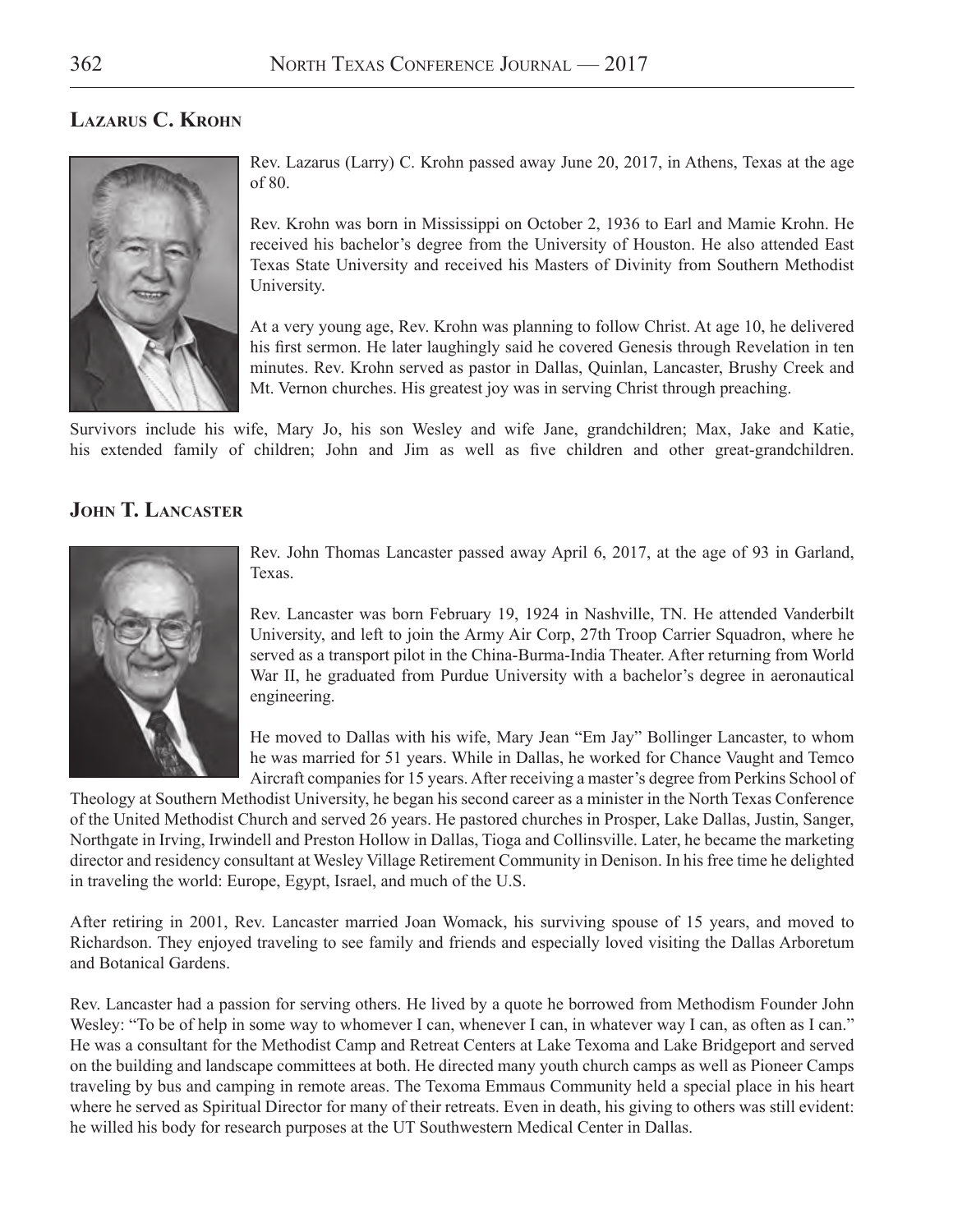#### **Merwin K. Turner**



Rev. Merwin K. Turner passed away at the age of 81 on January 21, 2017, in Wichita Falls, Texas.

Rev. Turner was born near Olney, Texas, to Merwin and Elsie Turner on April 15, 1935. He was the middle of five children and the only son. He attended school in Vernon, Harrold, Thornberry, and graduated with the proud Class of 1953 from Wichita Falls Senior High School. While attending Midwestern, he drove the school bus from his Friberg community to Wichita Falls, the first of many of his "unofficial" careers as a bus driver and tour guide.

He attended Midwestern State University for two years before serving in the Air Force at Sheppard Air Force Base as an instructor in the Intelligence School. He completed his undergraduate degree at Texas Wesleyan College in Fort Worth, Texas. Rev. Turner

entered the ministry in the Methodist Church in 1961 and completed his course of study to become an ordained elder in 1964.

Rev. Turner married Catharine Virginia Jenne in 1955 and are the proud parents of four children. Rev. Turner served churches in Irving, Bonham, Burkburnett, Bryson, Jermyn, Perrin, Antelope, Archer City, Bowie and Nocona. He also served Floral Heights, University and St. Marks, all in Wichita Falls, Texas. The majority of his ministry was in the Wichita Falls area, earning him the title "Pastor Emeritus of the Wichita Falls District." He retired from full time ministry after 40 years and continued for another 15 years in interim and part-time ministry.

Rev. Turner's hobbies included maintaining and tinkering with vehicles and buses which he occasionally transformed into campers, driving and touring with groups, camping, traveling, sports, attending children's and grandchildren's events, and interest in new advances and technology. Rev. Turner was an innovative leader in PTA, Boy Scouts, Lions Club, booster clubs, the Rockin' Wheels Good Sam Chapter, and Merry Mobile Methodists. He served on many church and civic boards and agencies including the Red River Emmaus Community and the Floral Heights Community Food Pantry Board.

He is survived by his wife "Ginny" of nearly 62 years, four children, nine grandchildren and five great-grandchildren.

#### **Lawrean Isaacks Chappell**



Lawrean Isaacks Chappell, surviving spouse of Rev. Wallace Edwin Chappell, passed away on May 16, 2017, at the age of 92.

Lawrean Isaacks Chappell was born on May 23, 1924, in Missouri, the daughter of Lawrence and Allean Davis. She graduated from Rice University in Houston with a degree in biology. She married Richard Isaacks, an accounting major from Rice, in 1946, and together they raised four children in Houston. After Richard's death, she married Wallace Chappell in 2013, a retired Methodist minister. She was preceded in death by her parents, brother Frank, daughter Linda, son Randall, husband Richard Isaacks, and husband Wallace Chappell. She is survived by daughter Donna Isaacks and her husband Eric Griffin from Hawaii, son Brady Isaacks from Houston, and grandson Keith Isaacks from Lubbock.

Lawrean was an active and long-time member of First Christian Church (Disciples of Christ) in Houston before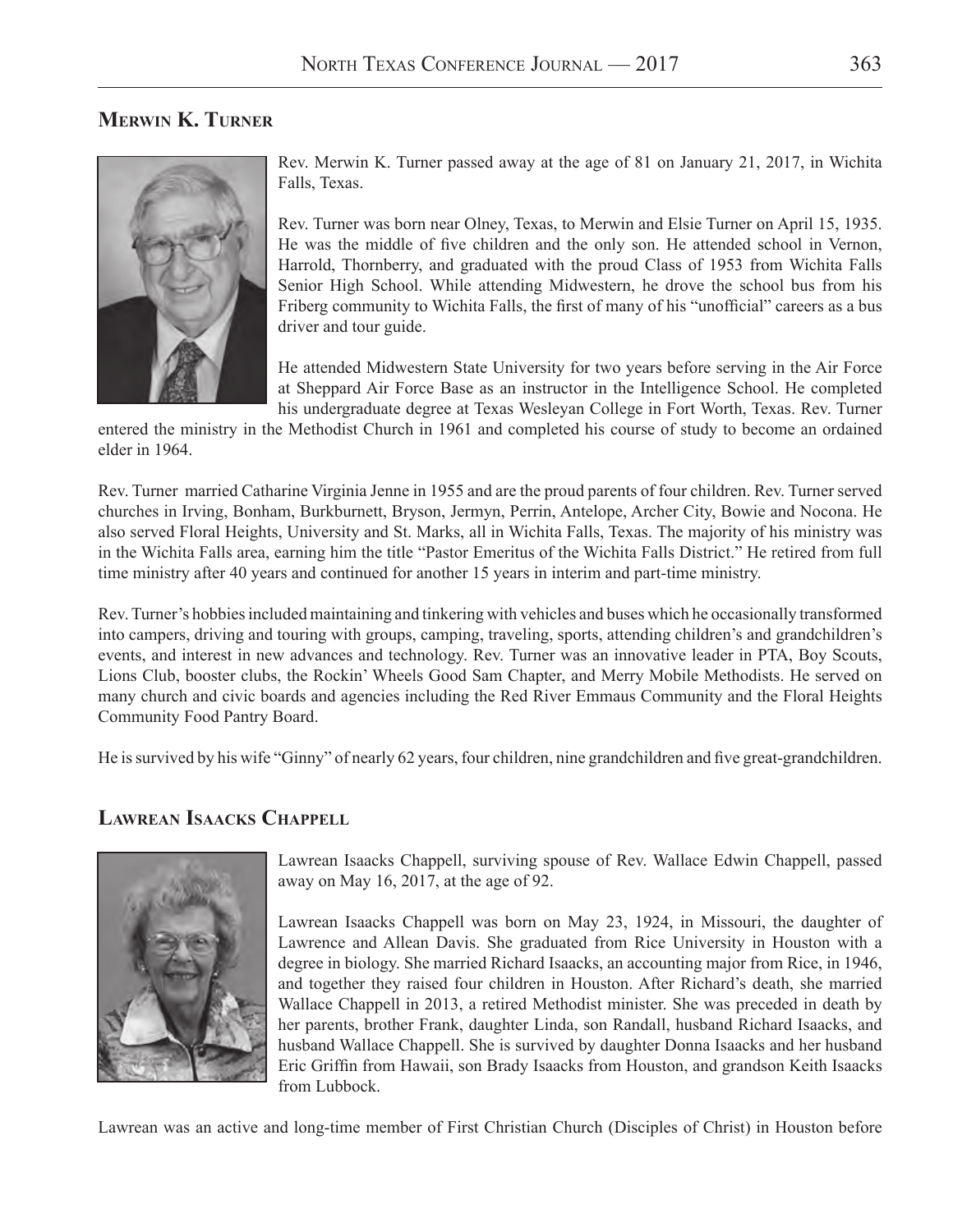joining the First United Methodist Church in Dallas upon her marriage to Rev. Chappell.

Her positive outlook on life, optimism, and warmth attracted a large circle of friends in both Houston and Dallas. She will be remembered for her sweet temperament, outgoing personality, inner strength, and unwavering loyalty to friends and family.

### **Faye Kathryn Day**



Faye Kathryn Day passed away May 14, 2017, at the age of 86 in McKinney, Texas.

Mrs. Day was the spouse of Rev. Gaither L. Day. She was born in Bismarck, Missouri on December 1, 1930 and graduated from Bismarck High School. She attended Flat River Junior College in Missouri and later finished her studies at Texas Wesleyan University in Fort Worth, Texas, where she earned a Bachelor's degree in Education. Mrs. Day completed her graduate studies at Texas A&M Commerce.

Mrs. Day's career started as a phone operator for SWBC in Weatherford, Texas. She later became a homebound teacher working for three counties. She was a blessing to many in the churches where her husband Rev. Day served by singing in the choir and participating in United Methodist Women. Together the Days served churches in the Central Texas and

North Texas Conferences including Lancaster First, Richardson Arapaho, and First UMC Sulphur Springs.

Mrs. Day is survived by her husband and two sons, grandchildren and great-grandchildren as well as other family members.

#### **Dorothy Gail Copeland Elliott**



Dorothy G. Elliott passed away February 14, 2017, at the age of 98 in Dallas, Texas.

Mrs. Elliott was the surviving spouse of Rev. Robert E. Elliott who passed away in 1997 after retiring from Perkins School of Theology as a professor and a well-regraded marriage and family therapist.

Mrs. Elliott was born October 23, 1918, in Kennard, Indiana to Clyde Copeland and Hazel Houk Copeland as the second of five children. She graduated from Ball State Teachers College in South Bend, Indiana with a Bachelor of Science degree in Education in 1940, teaching junior high school in New Castle, Indiana before attending Chicago Theological Seminary. Before her marriage, she was active in the national leadership of the Disciples of Christ and served as the director of religious education for the Bethany

Union Church, Chicago from 1945-1947. She was the director for youth activities at Hillfields Congregational Church, Coventry, England from 1947-1948. In 1979, she was named Outstanding Alumna of the music department of what is now Ball State University.

Mrs. Elliott met Rev. Elliott while both were participating in a church service group in postwar Britain and were married in 1948, moving to Dallas in 1955. During World War II, Mrs. Elliott was a committed pacifist and led singing at work camps for conscientious objectors. She felt strongly committed to social justice throughout her life and was an outspoken advocate for equal rights for women, people of color, and sexual minorities.

She was a prolific musician and music teacher throughout her life. She taught elementary music in the Dallas public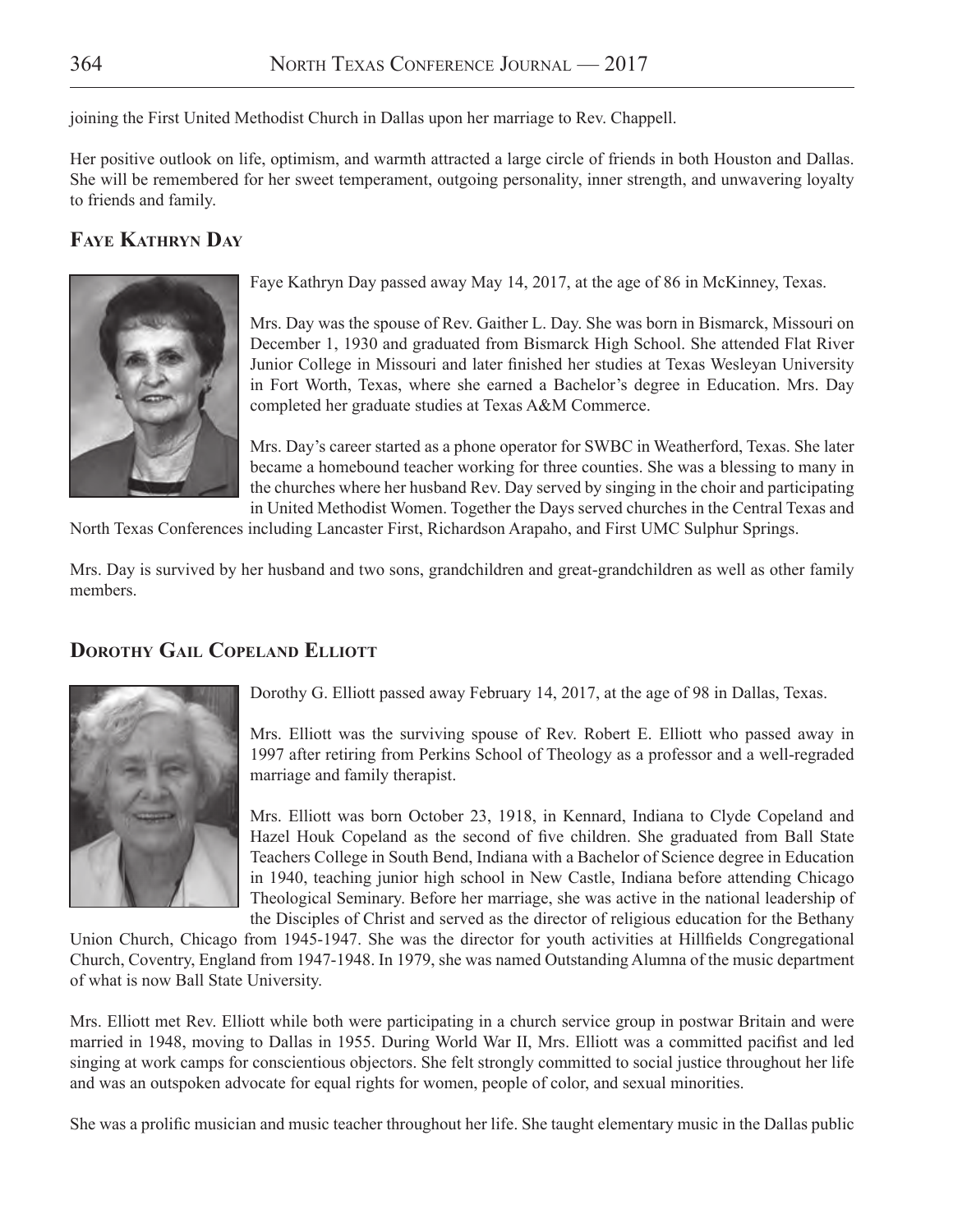schools for many years. She composed books and curriculum materials for schools, including The Harmonious Records; Zounds, which introduced avant-garde compositions and instruments for elementary grades; Sight-Singing for Young Teens; Jubilee, a songbook gleaned from her extensive collection of 19th century school music texts; and GTT (Gone to Texas), a children's musical for the Texas sesquicentennial. She co-authored Jubilee and GTT with her sister. Mrs. Elliott was active in the Texas Music Educators' Association. In the 1950s and 1960s, she founded, directed, and composed for the Dallas East Choral Club, a community-based chorus. She was a long time season ticket holder for local cultural institutions including the Dallas Symphony, Theatre Three, and Voices of Change. Late in her life, Mrs. Elliott was especially pleased to be honored by her favorite restaurant, the Circle Grill, with an engraved plaque at her regular table that read "Miss Dorothy."

Dorothy Elliott is survived by three children and two grandchildren as well as numerous other relatives.

## **Faith Gatlin**



Faith Gatlin passed away February 26, 2017 at the age of 91 in Farmersville, Texas.

Mrs. Gatlin was the surviving spouse of Rev. James Gatlin who preceded her in death in 2016. Mrs. Gatlin was born December 12, 1925, to George and Caroline Balweg Badger and she married Rev. Gatlin on June 22, 1946, in St. Louis, Missouri. She served churches along with her husband for 31 years prior to Rev. Gatlin's retirement. Mrs. Gatlin was also employed by Raytheon.

Mrs. Gatlin is survived by two sons, two grandchildren, seven great-grandchildren and three great-great-grandchildren.

#### **Mary Rich Houseman**

Mary Rich Houseman passed away September 29, 2016, at the age of 85 in Florida.

Mary R. Houseman was born November 20, 1929, and was the spouse of retired Chaplain Harry E. Houseman. Chaplain Houseman and Mary were married for over 64 years and started their home in the parsonage at Valley View UMC in 1952. They also served Boyd and Sanger. The Housemans left Texas when Chaplain Houseman went on active duty as a chaplain in the United States Air Force until October 1985. From there, the Housemans served in Florida, even after Rev. Houseman's retirement in 1994.

Mrs. Houseman lived in four parsonages and several Air Force bases and was a Methodist preacher's spouse all but 22 years of her life. A native of Pensacola, Florida, she was an outstanding organist, pianist, and choir director of vocals and bells. At Valley View UMC, they were known as "Harry and Mary," a moniker that stayed with them throughout their shared lives.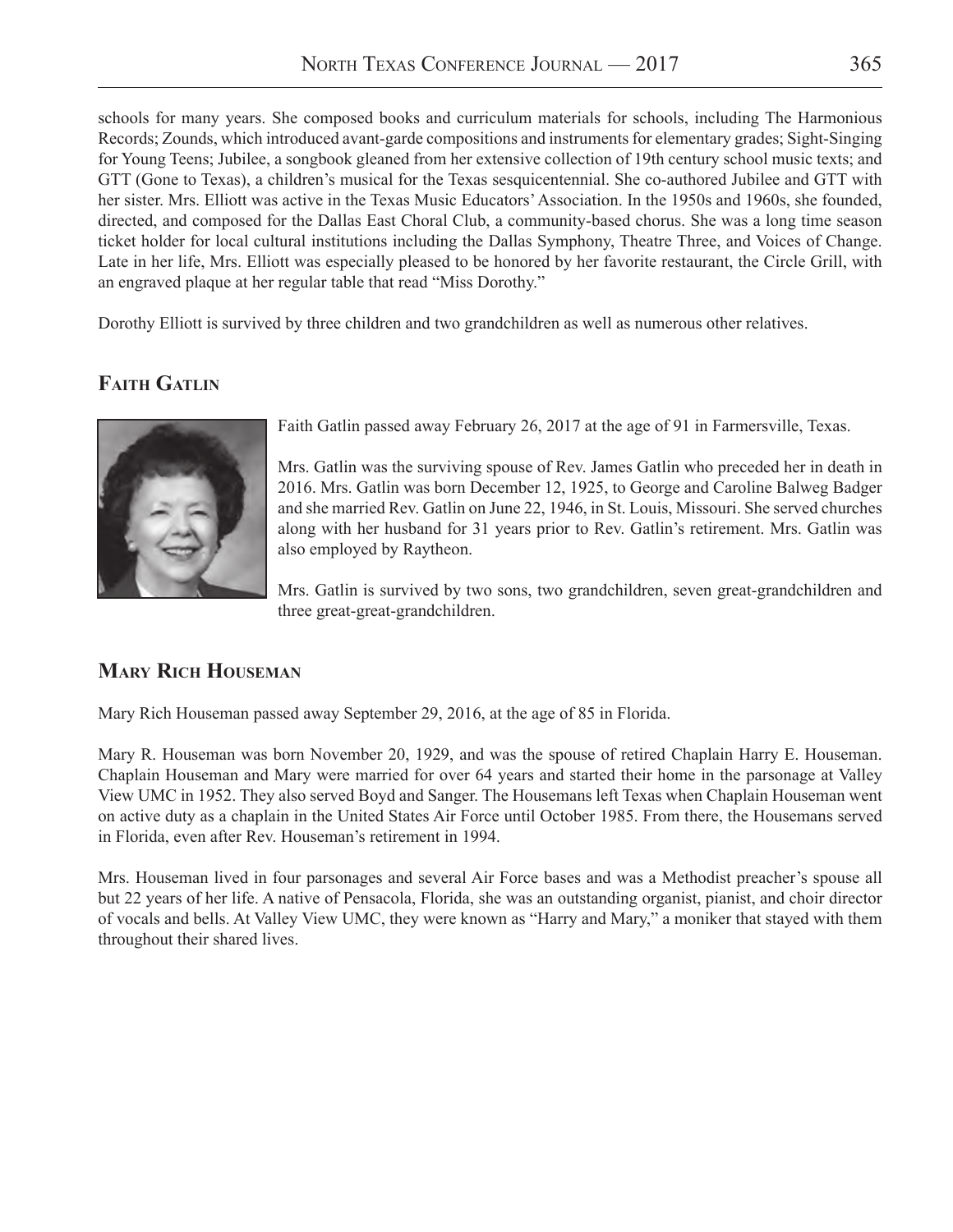#### **Janet Elizabeth Mayo**



Janet Elizabeth Mayo, age 96, passed away peacefully on August 9, 2016, in Dallas, Texas.

Mrs. Mayo, surviving spouse of Rev. Herman Mayo, was born on December 11, 1919, in Seymour, Indiana. Janet was the youngest of her extended family, growing up in a busy household of grandparents, aunts, uncles, mother, and sisters. She graduated from Highland Park High School and attended Southern Methodist University in Dallas, where she met and married then theology student, Herman F. Mayo.

Together Rev. and Mrs. Mayo served pastorates at Floyd, Jacobia, Celeste, Van Alstyne, Grand Prairie and Oak Cliff in the North Texas Conference before Rev. Mayo passed away in 1959. She was his devoted companion, serving as pianist and church secretary. Together, they found lifelong friends everywhere they served.

As a lifelong educator in the Dallas Independent School District, Janet touched the lives of countless elementary students. She taught Mathematics as well as fourth, fifth, and sixth-grade self-contained classes at Letot, Bushman, and Foster Elementary Schools. Her teaching was joyful, creative, passionate, and thorough. Even after Janet retired, she hand-drew and artfully decorated hundreds of "good notes," little works of art to reward her daughter Joan's students and delight the grandchildren. Creative and busy, Mrs. Mayo crafted objects with natural materials, knit beautiful sweaters, and crocheted afghans to give in return.

Mrs. Mayo received her gift for teaching from her mother, Neuda A. Hurt Greeman, who taught music privately and publicly. Her father, Reuben A. Greeman, was part of a family tradition of furniture makers in Indiana, where she was born.

Mrs. Mayo always loved to travel and camp with family and friends. She traveled across numerous states, from Virginia to the Canadian Rockies; from Montreal to Mexico City. She traveled to Spain and Portugal. At many locations, she collected a rock, a feather, or a piece of driftwood. Everywhere she visited, she delighted in the people, the natural beauty, the history, the adventure…and in finding a fudge shop. Her love of chocolate was legendary.

Janet Mayo is survived by her son and two daughters as well as grandchildren and great-grandchildren as well as many other relatives.

#### **Sandra Bays McNabb**



Sandra Bays McNabb passed away February 1, 2017, at the age of 77 in Dallas, Texas.

Mrs. McNabb, spouse of retired pastor Rev. Jack D. McNabb, was born November 26, 1939. She received her Bachelors of Arts from ETSU (Texas A&M Commerce) and was a member of Alpha Chi honor society. She worked for 13 years at El Centro College and also worked at Cedar Valley.

During their ministry, the McNabbs served several churches in the North Texas Conference including Mt. Vernon, Seagoville, and Cooper.

In addition to her husband, Rev. McNabb, Mrs. McNabb is survived by her son and several grandchildren.